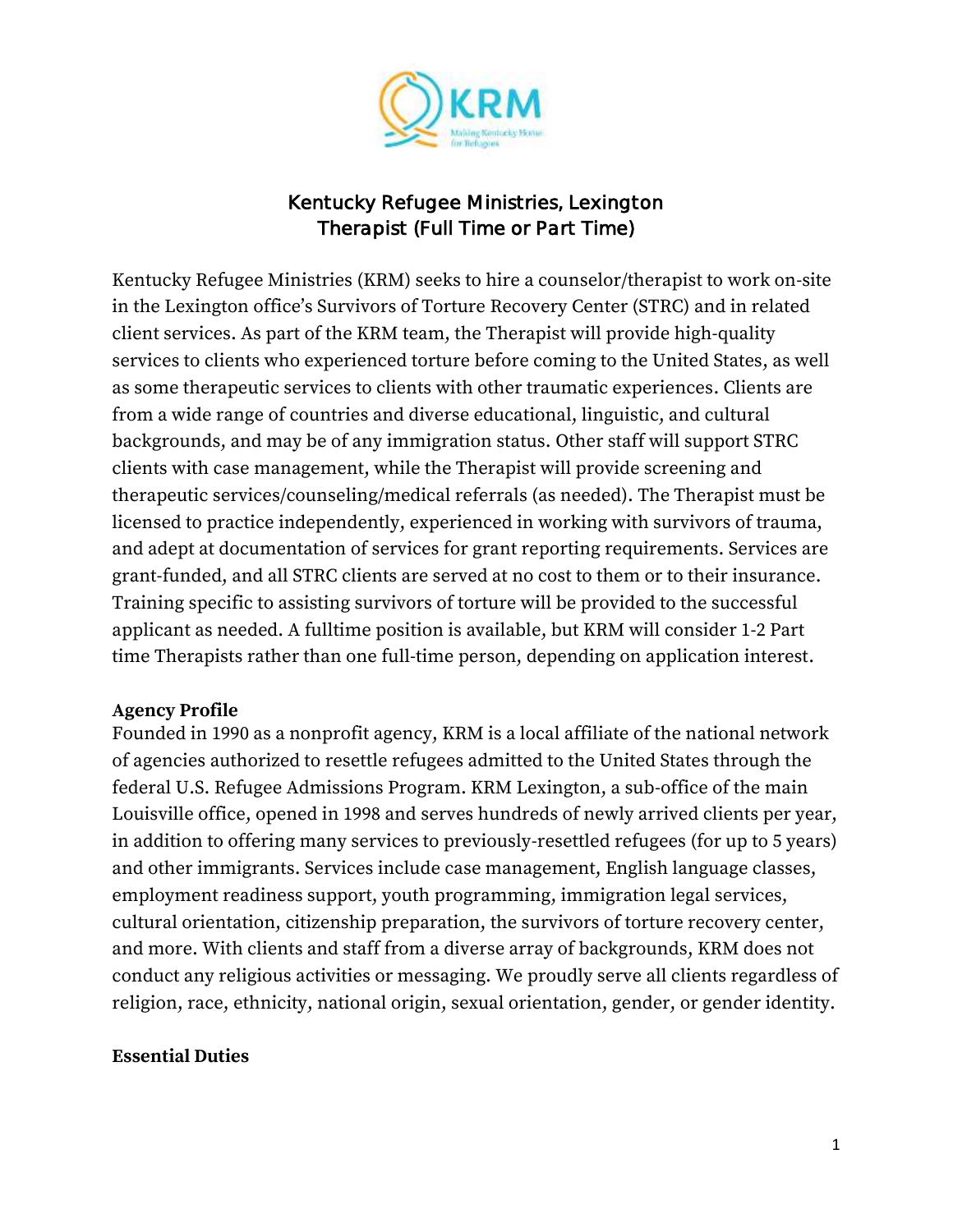Working with KRM Lexington's Director and Health Services Coordinator, and with guidance from the University of Louisville STRC program for Kentucky, the Therapist will:

- Conduct screenings with potential clients to determine eligibility/need for therapeutic services
- Provide therapeutic/counseling sessions to all enrolled clients with a focus on addressing the sequelae and long-term emotional, social, and functional effects of torture
- Provide therapeutic/counseling sessions for other KRM clients based on referrals, outside of the STRC program
- Work with other KRM staff as needed to support or inform the client's case plans/service plans, including referral to other supportive programs and services that might benefit the client
- Ensure clients have language interpretation available for their appointments, using KRM's interpreter services, and potentially provide some orientation to new interpreters who have not worked with survivors in the past
- Ensure thorough documentation of services, case information and case notes in client casefile and electronic databases
- Conduct outreach to promote community awareness of the services available, both to providers and partners as well as directly to potential clients living Central Kentucky
- Participate in statewide STRC group discussions, trainings, meetings, etc to better inform and harmonize the Kentucky community of practice
- Participate in office-wide events and initiatives
- Perform other duties as assigned.

# **Required Qualifications**

Successful applicants will bring a combination of knowledge, skill, flexibility, enthusiasm, cross-cultural experience, and interpersonal skills to this position. Required qualifications include:

- Degree and current licensure in a counseling/therapeutic specialty.
- Demonstrated ability to work with clients and staff of diverse backgrounds and cultures.
- Excellent organizational and time management skills and ability to keep accurate, up-to-date records.
- Knowledge of or experience in trauma-informed care and services.
- Standard office computing skills, plus ability to learn new software.
- Ability to meticulously document services and produce reports and case files for review as needed.